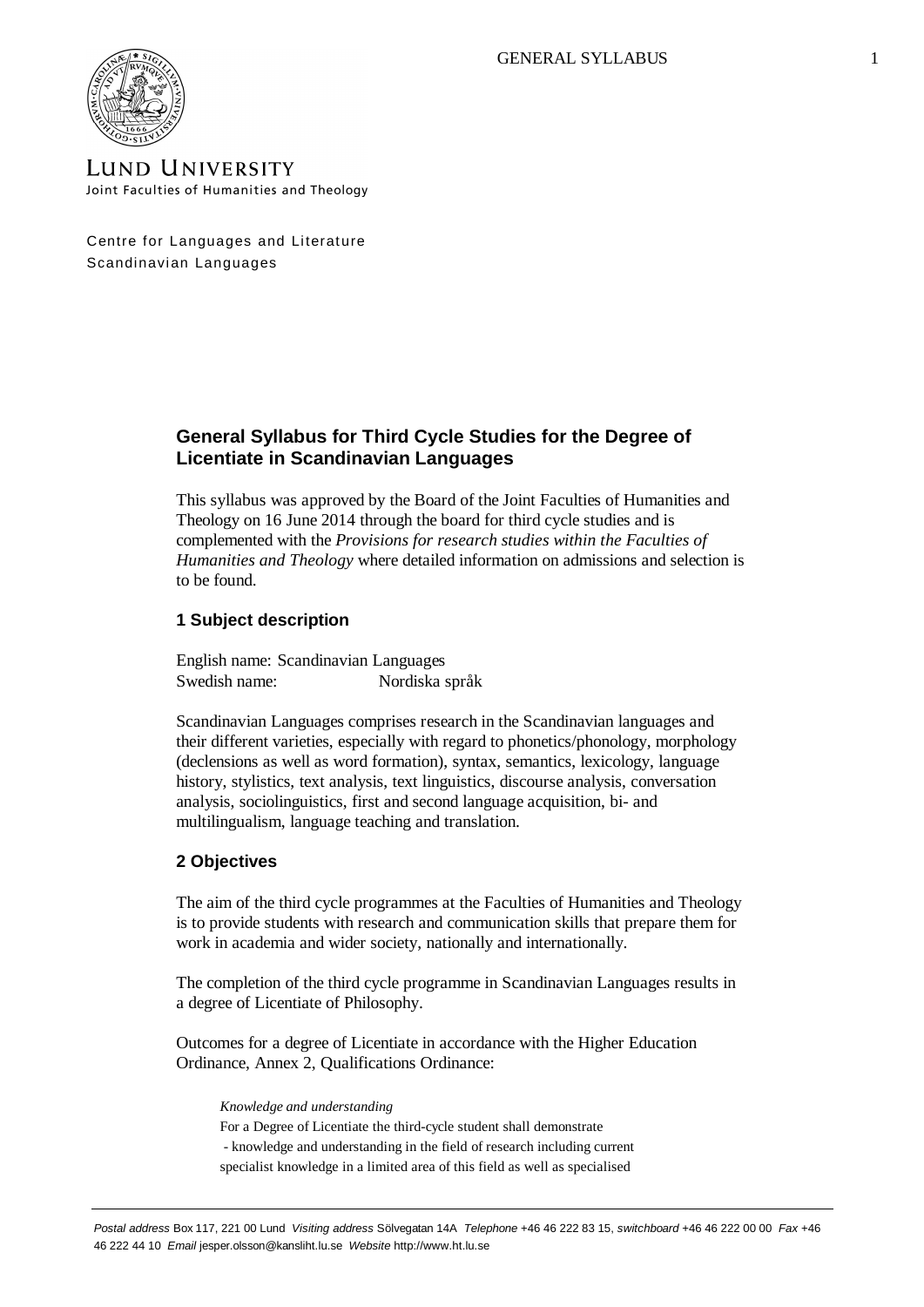knowledge of research methodology in general and the methods of the specific field of research in particular.

#### *Competence and skills*

For a Degree of Licentiate the third-cycle student shall - demonstrate the ability to identify and formulate issues with scholarly precision critically, autonomously and creatively, and to plan and use appropriate methods to undertake a limited piece of research and other qualified tasks within predetermined time frames in order to contribute to the formation of knowledge as well as to evaluate this work - demonstrate the ability in both national and international contexts to present and discuss research and research findings in speech and writing and in dialogue with the academic community and society in general, and - demonstrate the skills required to participate autonomously in research and development work and to work autonomously in some other qualified capacity.

#### *Judgement and approach*

For a Degree of Licentiate the third-cycle student shall

- demonstrate the ability to make assessments of ethical aspects of his or her own research

- demonstrate insight into the possibilities and limitations of research, its role in society and the responsibility of the individual for how it is used, and

- demonstrate the ability to identify the personal need for further knowledge and take responsibility for his or her ongoing learning.

## **3 Admission requirements**

Pursuant to the Higher Education Ordinance, Chapter 7 Section 35, the requirements for admission to third cycle studies are as follows:

The requirements for admission to third-cycle courses and study programmes are that the applicant:

1. meets the general and specific entry requirements that the higher

education institution may have laid down, and

2. is considered in other respects to have the ability required to benefit from the course or study programme.

For admission to third cycle studies at the Faculties of Humanities and Theology, it is always the applicant's responsibility to document his or her eligibility at the deadline for applications.

**3.1 General admission requirements**

Pursuant to the Higher Education Ordinance, Chapter 7 Section 39, the general requirements for admission to third cycle studies are as follows:

A person meets the general entry requirements for third-cycle courses and study programmes if he or she:

1. has been awarded a second-cycle qualification

2. has satisfied the requirements for courses comprising at least 240 credits

of which at least 60 credits were awarded in the second-cycle, or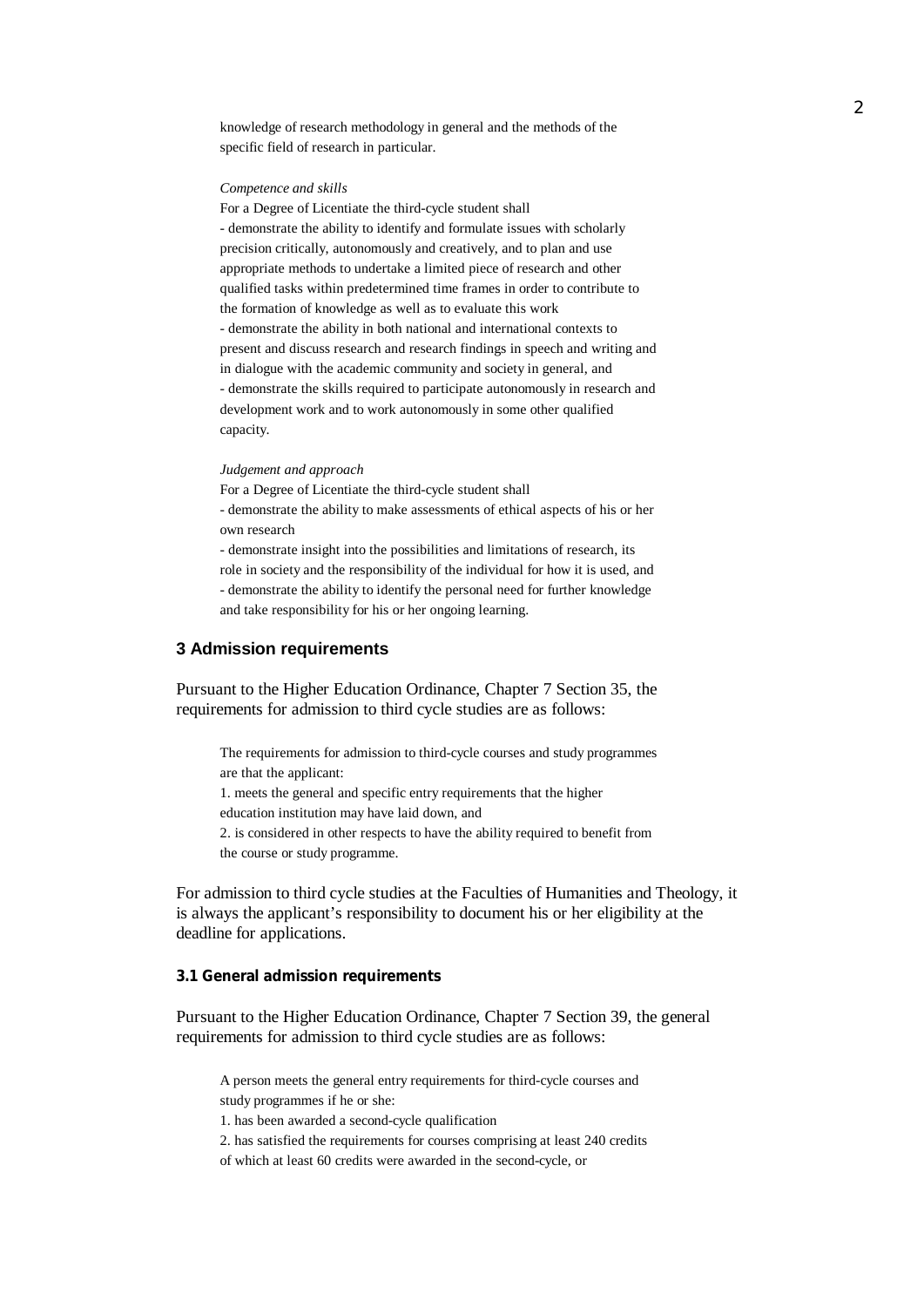3. has acquired substantially equivalent knowledge in some other way in Sweden or abroad.

The higher education institution may permit an exemption from the general entry requirements for an individual applicant, if there are special grounds.

Second cycle courses and papers (see Specific admission requirements below) must be categorised as such in the relevant course syllabus.

At the Faculties of Humanities and Theology, the second cycle is defined in accordance with the Higher Education Act Chapter 1 Section 9:

Second-cycle courses and study programmes shall be based fundamentally on the knowledge acquired by students during first-cycle courses and study programmes, or its equivalent.

Second-cycle courses and study programmes shall involve the acquisition of specialist knowledge, competence and skills in relation to first-cycle courses and study programmes, and in addition to the requirements for first-cycle courses and study programmes shall:

- further develop the ability of students to integrate and make autonomous use of their knowledge

- develop the students' ability to deal with complex phenomena, issues and situations, and

- develop the students' potential for professional activities that demand considerable autonomy, or for research and development work. Ordinance (2006:173).

Assessment of equivalent knowledge (point 3) will normally only be made when the applicant's qualifications are from an educational system in which the above definition of 'second cycle' is not applicable.

## Transitional provision to Ordinance 2006:1053:

Those who meet the general admission requirements for doctoral programmes before 1 July 2007 will also be considered to meet the general admission requirements for third-cycle courses and study programmes until the end of June 2015.

#### **3.2 Specific admission requirements**

A person meets the specific admission requirements for third cycle courses and study programmes in Scandinavian Languages if he or she

- has completed at least 60 first-cycle credits and at least 30 second-cycle credits within one of the main fields of Swedish, Scandinavian Languages, Swedish as a Second Language or the equivalent, including a second-cycle degree project of at least 15 credits written in Swedish, Danish, Norwegian or English, and
- has good written and oral proficiency in Swedish (or Danish or Norwegian)

A person also meets the specific admission requirements if he or she has acquired equivalent knowledge in Sweden or abroad. Applicants with degrees in secondary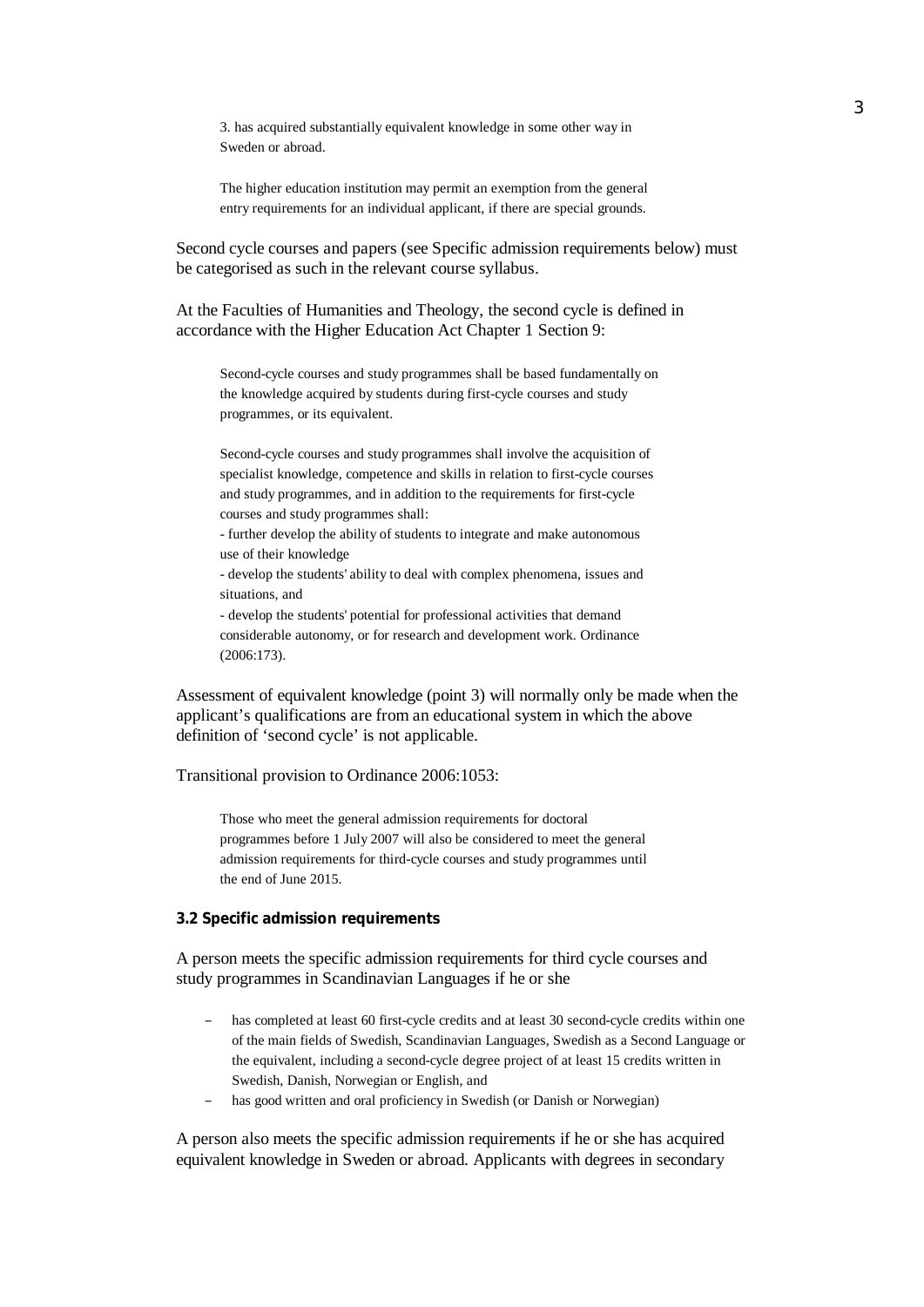education or translation belong to this category. Please note that studies in Swedish qualifying for higher education are not counted as first cycle studies.

### **3.3. Credit transfer**

The Higher Education Ordinance, Chapter 6:

#### *Credit transfer*

Section 6 If a student at a higher education institution in Sweden has successfully completed a higher education course or study programme, she or he is entitled to transfer the credits awarded for a course or study programme at another higher education institution. This does not apply, however, if there is a substantial difference between these courses or study programmes.

 The same applies for students who have successfully completed a course or study programme:

1. at a university or higher education institution in Denmark, Finland, Iceland or Norway or a signatory to the Council of Europe's Convention of 11 April 1997 on the Recognition of Qualifications concerning Higher Education in the European Region (Swedish Treaty Series 2001:46), or 2. at Nordiska högskolan för folkhälsovetenskap (NHV – The Nordic School of Public Health). Ordinance (2006:1053).

Section 7 A student is entitled to transfer credits from a course or study programme other than that laid down in Section 6 if the nature and extent of the knowledge and skills cited by the student are such that they correspond on the whole to the course or study programme for which the credits are to be recognised. A student may also be given credit for corresponding knowledge and skills acquired in a vocational or professional capacity. Ordinance (2006:1053).

Section 8 The higher education institution shall assess whether credits can be awarded for the prior course or study programme or professional or vocational experience.

 Credits may only be awarded to those who are students unless otherwise provided by statute or ordinance. Ordinance (2010:1064).

At the Faculties of Humanities and Theology, students must apply for credit transfer. The application will only be considered if it is submitted together with an application for admission to third cycle studies. A decision on credit transfer is taken in conjunction with a decision on admission. Credit transfer normally affects the length of the doctoral studentship awarded in the decision on admission. In conjunction with a proposed admission, the relevant department is to propose the length of the doctoral studentship and any credit transfer.

## **3.4. Selection**

The Higher Education Ordinance, Chapter 7 Section 41:

In selecting between applicants who meet the requirements laid down in Sections 35 & 36 their ability to benefit from the course or study programme shall be taken into account.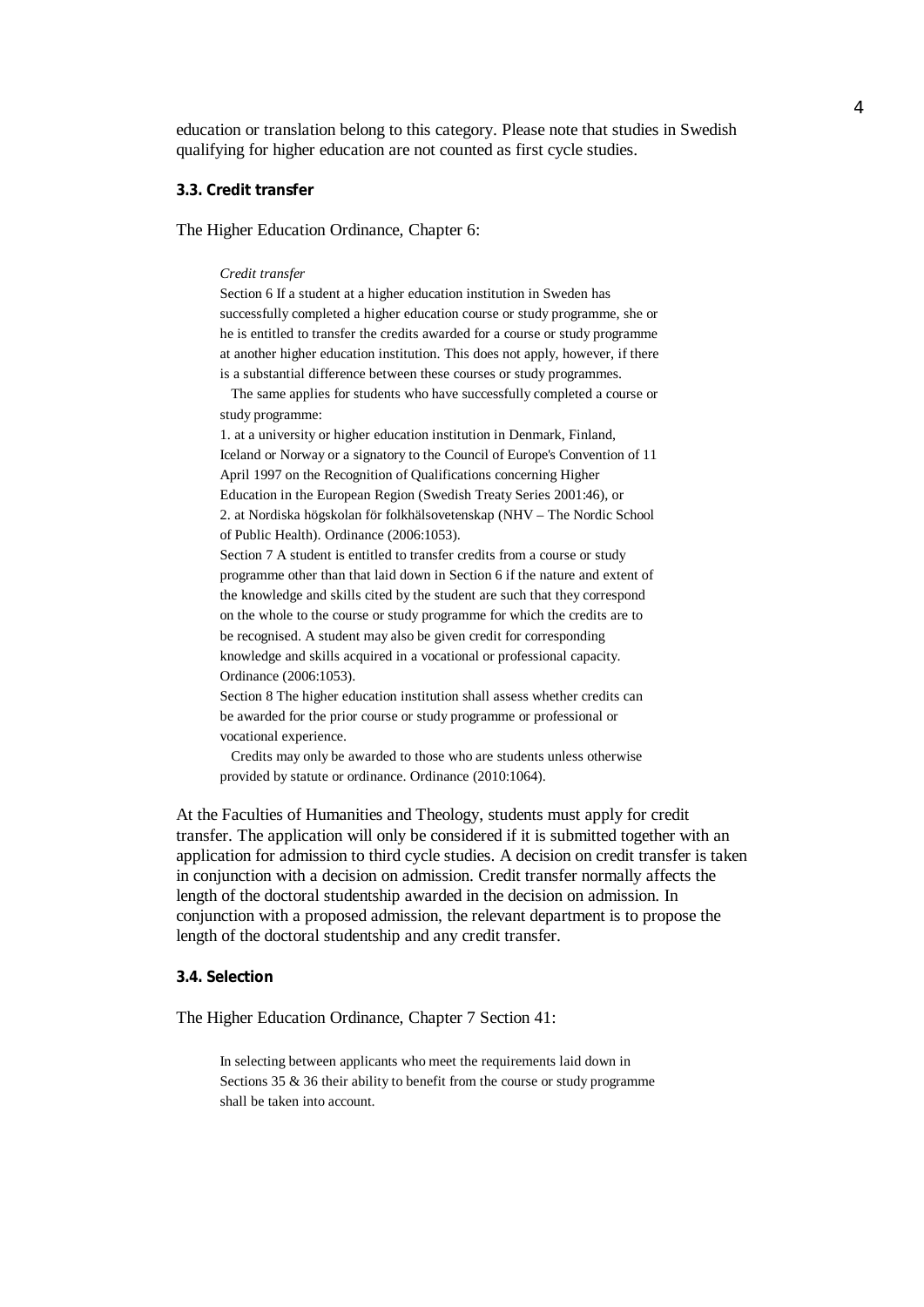The higher education institution determines which assessment criteria shall be used in determining the ability to benefit from the courses and study programmes.

However, the fact that an applicant is considered able to transfer credits from prior courses and study programmes or for professional or vocational experience may not alone give the applicant priority over other applicants. Ordinance (2010:1064).

The Faculties of Humanities and Theology will assess the applicant's ability to benefit from the programme against the criteria of quality, quantity, development and relevance.

## **4 The programme for a degree of Licentiate**

Third cycle studies comprise two years of full-time study (120 credits). Part-time studies (at least 50%) may be pursued but must be completed within four years.

## **4.1 Programme design**

The programme comprises 120 credits, made up of courses comprising 45 credits and an academic thesis (Licentiate thesis) comprising 75 credits. Teaching is in the form of courses and seminars, and supervision of the thesis work.

For a degree of Licentiate the research student must have successfully completed all examinations in the programme and the Licentiate thesis.

### **4.2 Supervision**

At least two supervisors shall be appointed for each research student. One of them shall be nominated as the principal supervisor. The principal supervisor is normally to have the qualifications of an associate professor and be employed at Lund University. The assistant supervisor must have a PhD degree. The supervisors must have completed supervisor training or be judged by the faculty board to have corresponding qualifications.

The individual study plan must specify the duties and responsibilities of each of the supervisors. Supervision comprises both help with the orientation of studies and thesis work and support throughout the studies. Research students are entitled to supervision comprising at least 100 working hours distributed across the whole study period. The hours are to include the supervisor's preparation for supervision (such as reading of thesis drafts), the supervision sessions and the overall planning of the programme, for example with regard to the individual study plan. However, tuition and assessment of the student in the context of third cycle courses are not to be included in the hours for supervision. The extent of supervision will vary throughout the programme and is to be detailed in the individual study plan and specified in the supervisors' duties plans.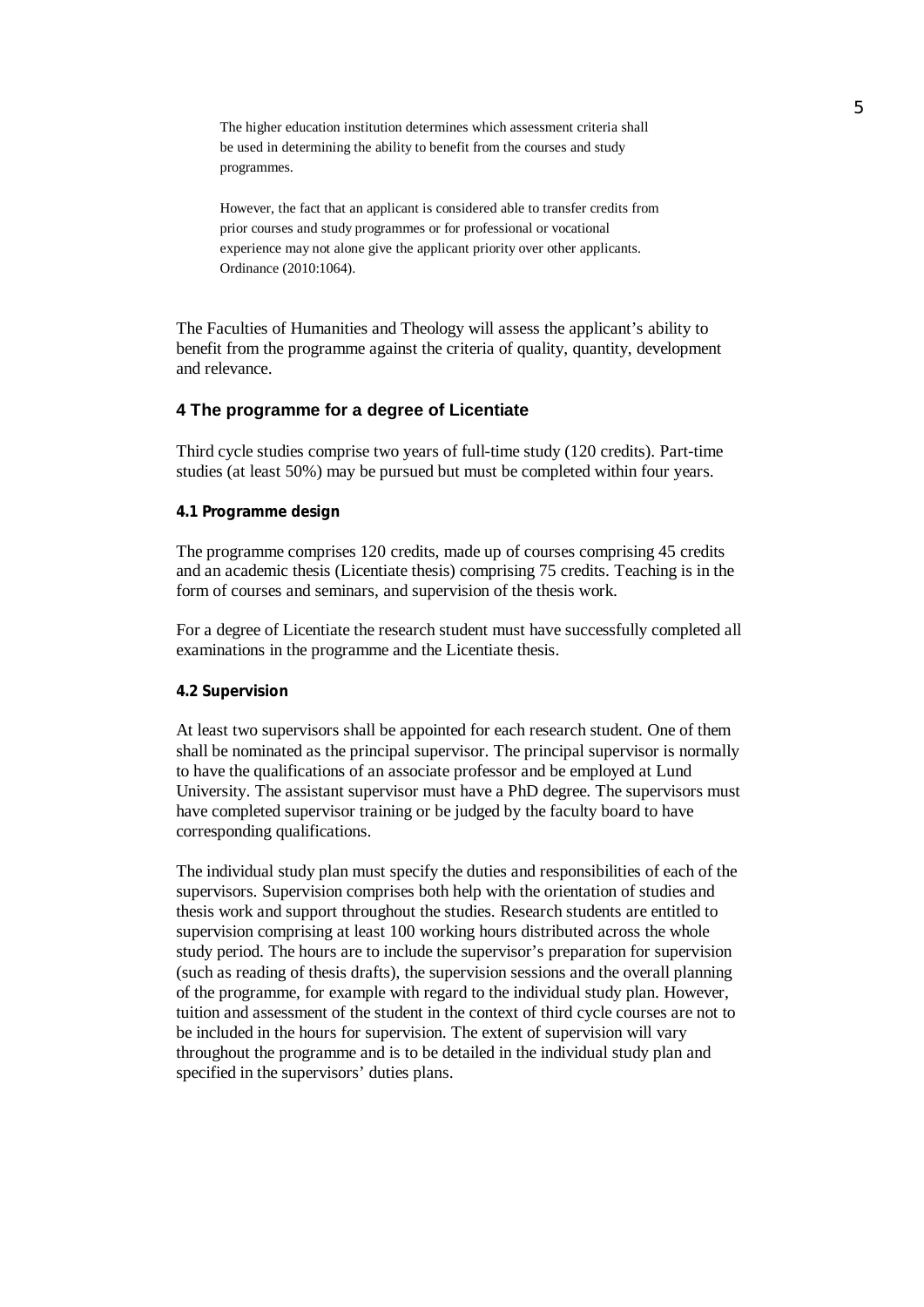### The Higher Education Ordinance, Chapter 6 Section 28:

An individual doctoral student who so requests shall be allowed to change supervisor.

## **4.3 Individual study plan**

The Higher Education Ordinance, Chapter 6 Section 29:

An individual study plan shall be drawn up for each doctoral student. This plan shall contain the undertakings made by the doctoral student and the higher education institution and a timetable for the doctoral student's study programme. The plan shall be adopted after consultation with the doctoral student and his or her supervisors.

The individual study plan shall be reviewed regularly and amended by the higher education institution to the extent required after consultation with the doctoral student and his or her supervisors. The period of study may only be extended if there are special grounds for doing so. Such grounds may comprise leave of absence because of illness, leave of absence for service in the defence forces or an elected position in a trade union or student organisation, or parental leave.

The Faculties of Humanities and Theology have decided to adopt a digital tool for individual study plans. The study plan is to be printed and signed once a year by the research student, principal supervisor, head of department and pro dean. Please see instructions appended to the tool.

The research student is to register at the start of each semester and, in consultation with the supervisors, specify the degree of activity for the current semester. This percentage figure is to be entered in LADOK.

The obligations of the doctoral student are specified in the Higher Education Ordinance, Chapter 6 Section 30.

**4.4 Courses and seminars**

The courses that can be included in the programme may be courses offered by the home department or by other departments at or outside Lund University. The Faculties of Humanities and Theology provide a compulsory introduction course of 7.5 credits.

At the Faculties of Humanities and Theology, the two weeks of training in teaching and learning in higher education is to take place as a compulsory and assessed component of the programme amounting to 3 credits.

The core course in Scandinavian Languages comprises 34.5 credits and includes modules to be determined in consultation with the supervisor/s. The modules have different emphases:

1) Theory or methodology